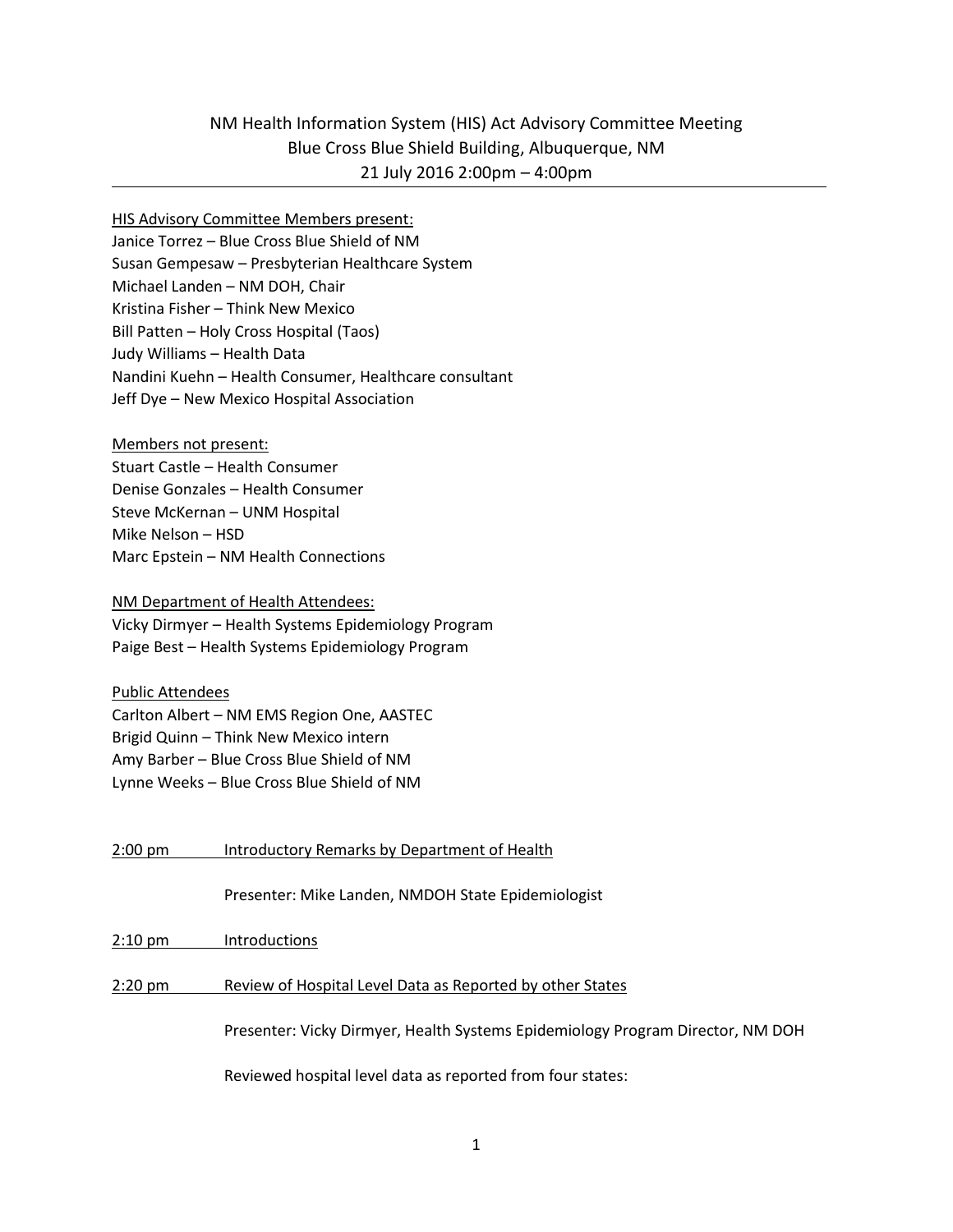1. Washington

[\(http://www.doh.wa.gov/DataandStatisticalReports/HealthcareinWashington/Hospi](http://www.doh.wa.gov/DataandStatisticalReports/HealthcareinWashington/HospitalandPatientData/HospitalDischargeDataCHARS) [talandPatientData/HospitalDischargeDataCHARS\)](http://www.doh.wa.gov/DataandStatisticalReports/HealthcareinWashington/HospitalandPatientData/HospitalDischargeDataCHARS): Reports annually on # of Discharges, Length of Stay (LOS), Total Charges, Payer data at a facility/hospital level.

- 2. Oregon [\(https://www.oregon.gov/oha/analytics/Pages/Hospital-Reporting.aspx\)](https://www.oregon.gov/oha/analytics/Pages/Hospital-Reporting.aspx): Reports quarterly on a number of variables including # of discharges, net revenue costs, uncompensated care, number of emergency department (ED) visits, etc. Oregon has an All Payers Claims Database (APCD) – on an annual basis, publishes by facility, reports on ~50 measures like the cost for vaginal delivery.
- 3. Arizona [\(http://pub.azdhs.gov/hospital-discharge-stats/2012/index.html\)](http://pub.azdhs.gov/hospital-discharge-stats/2012/index.html): Generates reports with common indicators (# of discharges, mean LOS by procedure, etc.) from their website AZ Hospital Compare. The most recent data available to the public is 2012 data.
- 4. Texas

[\(https://www.dshs.texas.gov/thcic/publications/hospitals/Statisticalreports.shtm\)](https://www.dshs.texas.gov/thcic/publications/hospitals/Statisticalreports.shtm): Reports annually, at aggregate state level but not by facility. Does not have Total Charge data. Most recent report was 2013.

• Summary for facility level data: Some of the states do not provide data specific to health condition or procedure so how do you relate this at a patient level? If not at the patient level, how is the data useful?

- Potential Facility level variables to consider for New Mexico publication:
	- # of discharges # of deaths # of births Proportion of C-section deliveries to vaginal deliveries

**Discussion Point 1:** Request by committee member to consider quality indicators, by facility, as a statistic to report out. A second request by multiple committee members is to consider the audience of these reports; are they the general public, service providers, policymakers, researchers, etc.? There was concern about reporting the number of deaths by facility as multiple factors can contribute to a patient's death. One such factor to consider is a severity index measure. Similar concern over the number of births; this number can be influenced by the size of a hospital (many small hospitals are giving up their maternity programs). Concerns over C-sections as well; how will these be defined? Planned or unplanned? More discussion needed on these variables.

**Discussion Point 2:** Need for standardized definitions for any variable that is publicly disseminated at a facility level. Need to be clear about the methods for calculating the measure.

**Discussion Point 3:** Need for cost data at a facility level. The public needs to know about both quality and cost measures. Some websites do provide cost information (price estimators) to their members (BCBS, Presbyterian Health are two examples).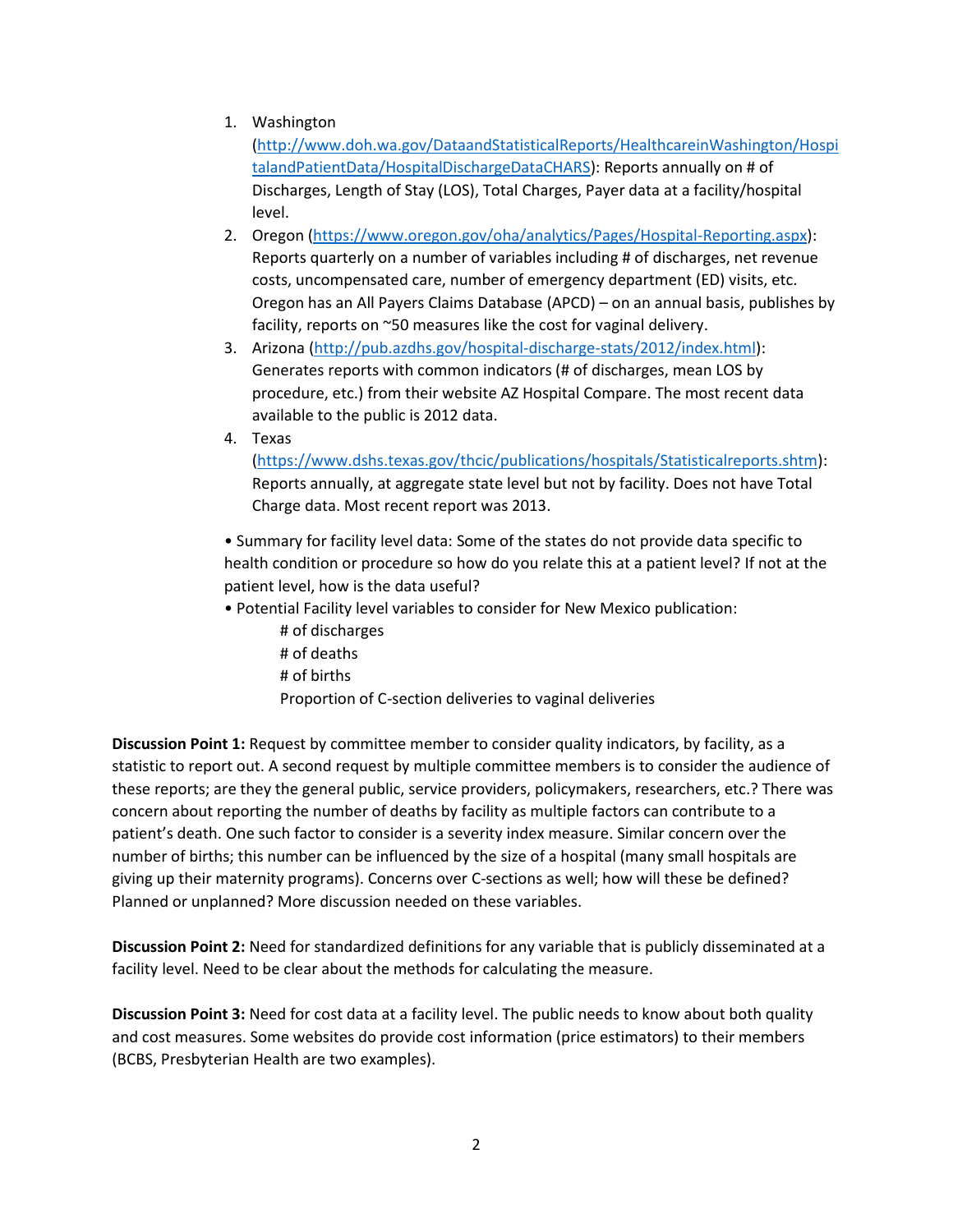**Next Steps:** Create a list of potential measures to disseminate at a facility level for further input from the committee. Identify primary audience.

### 2:40 pm Review of Charge vs. Cost Data

Presenter: Vicky Dirmyer, Health Systems Epidemiology Program Director, NM DOH

1. AHRQ/HCUP uses Charge-to-Cost Ratio for their cost calculations. These calculations do not include physician fees. AHRQ defines cost (in their charge-to-cost ratio) as the actual expenses incurred in the production of hospital services, such as wages, supplies, and utility costs. Limitations: Not patient specific. Does not account for payer information.

#### 2. Reviewed the CMS Hospital Compare website

[\(https://www.medicare.gov/hospitalcompare/search.html\)](https://www.medicare.gov/hospitalcompare/search.html) which is for Medicare patients only and uses payments to estimate cost of care. Payments are defined as all payments made for care starting the day the patient enters the hospital and continuing for the next 30 days. Payments can include payments made to the hospital, doctor's office, skilled nursing facility, hospital, as well as patient co-pays. Benefits: Payment information is patient specific and payer specific (Medicare).

What is the best method at getting at cost for the consumer? Three options:

- Charge-to-Cost Ratio
- Payments (Hospital Care)
- Claims Data

**Discussion Point 1:** It is hard to drill down to a very specific procedure or health condition. Claims data may not be able to tease out individual health conditions. Need to consider the audience. A committee member mentioned the creation of a site that provided to the public information on costs for health care. There was very little traffic to the website.

**Discussion Point 2:** How to define cost? There are many interpretations and applications. Ultimately the patient is interested in the out-of-pocket costs to themselves for a procedure. The patient is not aware or does not consider the hospital operation costs.

**Discussion Point 3:** Once again there is the need to consider who the audience is for this data. Researchers will be very different in relation to their data needs compared to the general public.

#### 3:00 pm Review of Cost Comparison Websites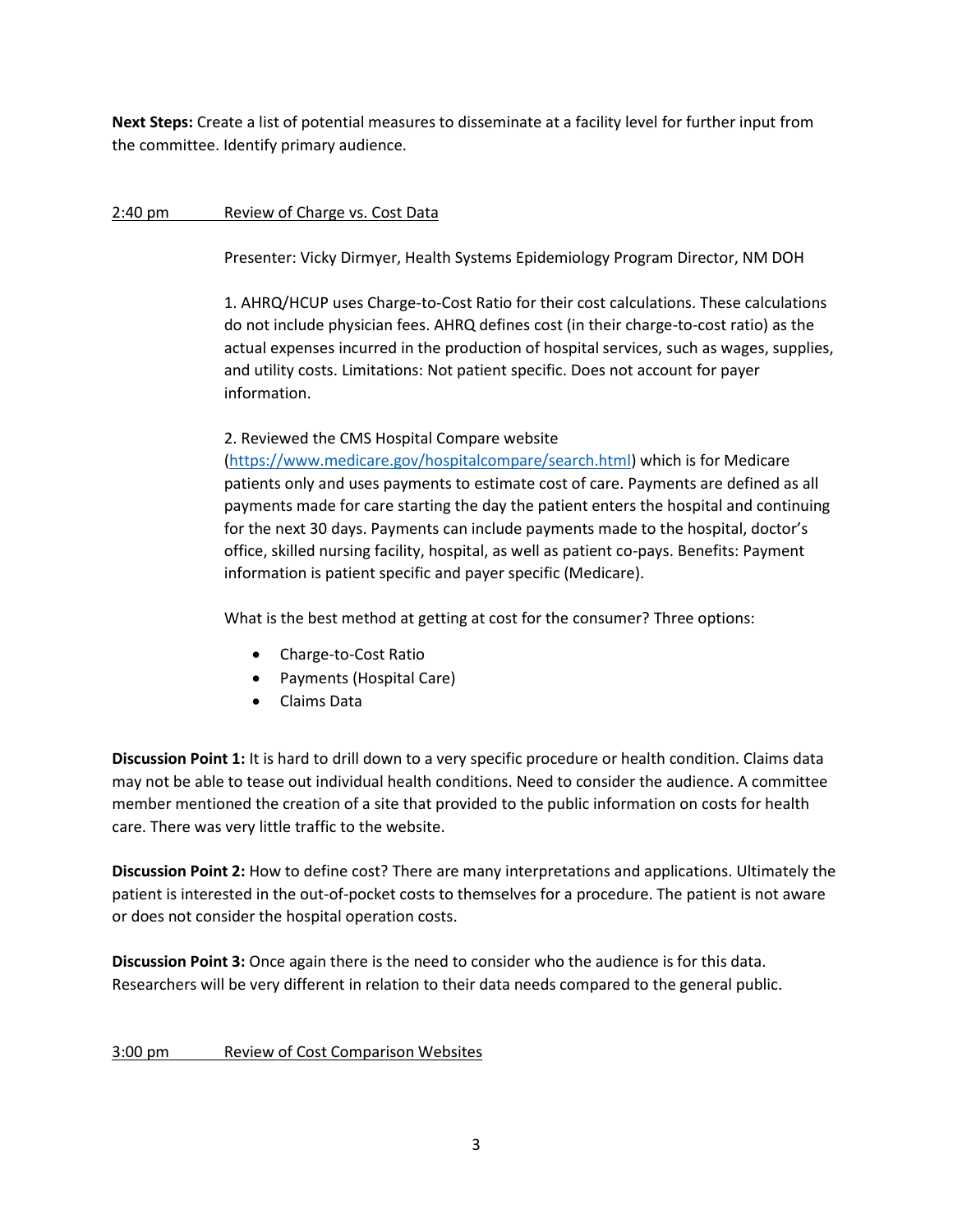Presenter: Lynne Weeks, BCBS – Transparency Suite of Products live demo of Blue Cross Blue Shield's Member's website.

**Discussion Point 1:** The website was very user-friendly and included lots of additional information, not just cost data.

> Presenter: Kristina Fisher, Think New Mexico Review three transparency websites: New Hampshire, Maine and Colorado

- 1. New Hampshire (quality and cost): Medical, Dental and Pharmacy. APCD state, run by New Hampshire Insurance [\(http://nhhealthcost.nh.gov/\)](http://nhhealthcost.nh.gov/).
- Allows users to select insurance type and medical procedure. Results are estimated costs by facility. For insurance, users are able to include information on deductible amount and coinsurance information.
- Website includes information on quality. Users can select from a list of measures. Quality indicators are categorized as "Below the Average, "Average", or "Better than Average."

Positives of website:

• Easy for lay user to use and understand

• Inclusion of both cost and quality data. Suggestion would be to have the two measures side by side as opposed to separate searches.

- 2. Colorado [\(https://www.comedprice.org/#/home\)](https://www.comedprice.org/#/home) very new only 2 years old. APCD not state run (run by foundation).
- Home page different audiences on the same page. Left hand side for consumers and right hand side is for researchers and policy makers.
- Three steps to complete for cost data estimates: selection of a service, information on location of facility, and patient insurance information (limited choices).

Negatives of website:

- Data for only four medical procedures.
- Most quality measures are 'average' so doesn't tell the consumer much.
- 3. Maine [\(http://www.comparemaine.org/\)](http://www.comparemaine.org/) one of the first states to provide cost and quality data.
- Clean homepage.
- Includes over 100 procedures.
- Includes patient experience and quality factors.
- Show prices by insurance company.
- Easy to use, cost and quality right together
- Lack of quality variables, need to add more options.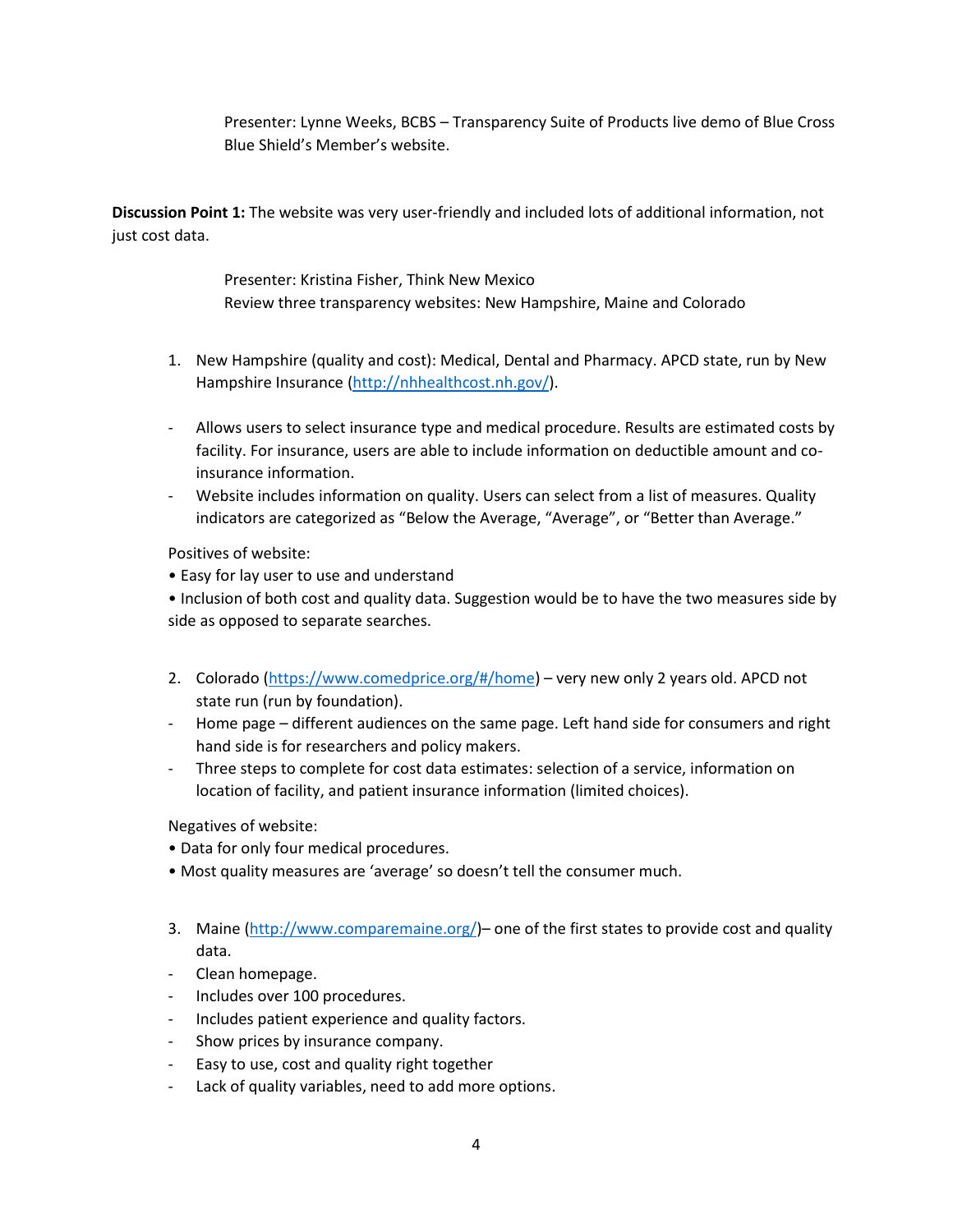Positives of website:

- Simple, easy, and clean website.
- Public can research cost and quality together.
- Maine provides a video tutorial on how to use the website.

**Discussion Point 1:** What is the traffic on these websites? Kristina will contact each jurisdiction and inquire on this topic.

**Next Steps:** Each committee member will review the websites. For next meeting the committee will discuss likes and dislikes for each of the websites.

### 3:20 pm Role Determination of the HIS Act Advisory Committee

7.1.28.8 ADVISORY COMMITTEE MEMBERSHIP REQUIREMENTS AND RESPONSIBILITIES:

- **A. Advisory committee membership: The advisory committee shall be comprised of a minimum of seven individuals, and a maximum of 13, who shall be appointed by the secretary, and shall include:**
	- 1. the secretary or the secretary's designee, who shall serve as chair of the Committee;
	- 2. data source or data providers;
	- 3. health care consumers or representatives from health care consumer groups; and
	- 4. health data experts.

#### **B. Duties and responsibilities: The advisory committee shall convene on at least a quarterly basis to:**

- 1. review and recommend to the department methods for the effective dissemination of health information reports, to include the availability of reports that would be of interest to the public;
	- *Advise on dissemination of reports, potential places for reports to be posted and/or suggested mailing lists for reports.*
	- *Recommend reports that are currently not being produced by NMDOH.*
	- *Advise on the content and appearance of a website for health information.*
- 2. review health information reports and recommend amendments for the purpose of rendering reports most useful and understandable to a lay audience;
	- *Review annual HIDD report and recommend additional analysis if needed.*
	- *Review published Epidemiology Reports, recommend new report topics if needed.*
	- *Review existing annual emergency department reports, recommend reports using emergency department and outpatient data.*
- 3. recommend reports that will address public concerns regarding health information and access to health care; and